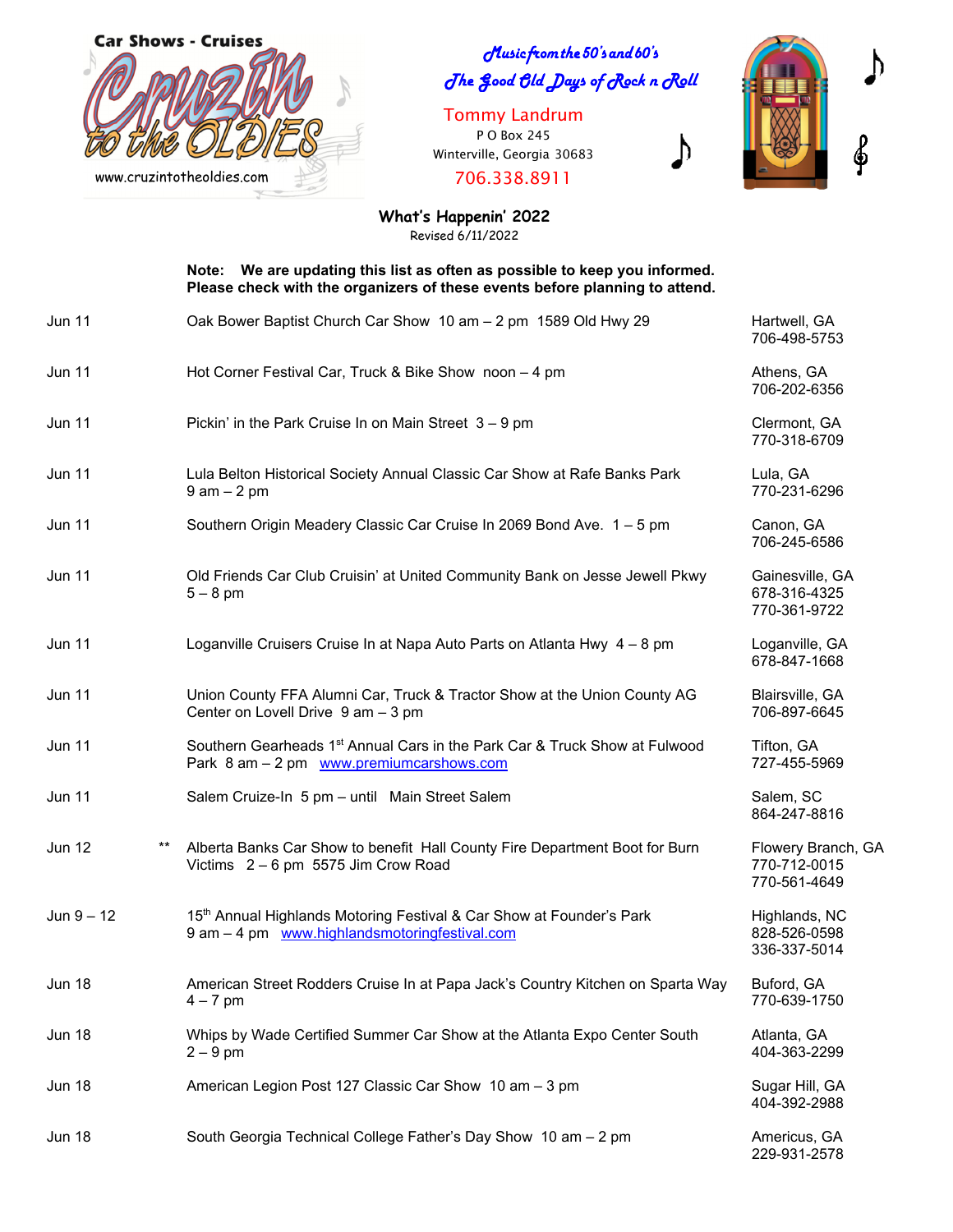| <b>Jun 18</b>  | Main Street Father's Day Cruise In Car Show 10 am - 3 pm                                                                        | Anderson, SC<br>864-940-3800                     |
|----------------|---------------------------------------------------------------------------------------------------------------------------------|--------------------------------------------------|
| <b>Jun 18</b>  | 17 <sup>th</sup> Annual Zion Church Interdenominational Car Show 9 am - 2 pm                                                    | Cleveland, GA<br>706-865-3098                    |
| <b>Jun 18</b>  | Annual Summer Advertising, Americana & nostalgia Auction at Rockabilly Auction<br>Company 10 am www.rockabillyauction.com       | Hartwell, GA<br>770-652-8075                     |
| <b>Jun 18</b>  | 21 <sup>st</sup> Anniversary Vettes at the Village All Corvette Show at World Golf Village<br>$8$ am $-3$ pm<br>www.nfca.net    | St Augustine, FL<br>904-993-2388                 |
| <b>Jun 18</b>  | 1 <sup>st</sup> Annual Car Show & Concert at Benton Gym Center 10 am – 2 pm Stewart<br>Chapman "Elvis" concert $2 - 4$ pm       | Nicholson, GA                                    |
| Jun 16 - 18    | Maggie Valley Swap Meet & Open Car Show www.maggievalleyswapmeet.com                                                            | Maggie Valley, NC<br>423-608-4519                |
| Jun $16 - 18$  | Camaros & Firebirds F-Body Show in the Valley www.surfboardpromotion.com                                                        | Maggie Valley, NC<br>423-608-4519                |
| Jun $17 - 18$  | 38th Annual Hard Times Street Rods Moonshine Run at City Park Pre'73<br>www.moonshinerodrun.com                                 | Newport, TN<br>865-322-2820                      |
| <b>Jun 24</b>  | Walhalla Main Street Cruise-In 5 pm - until Parking lot beside Bantam Chef on<br>Main Street                                    | Walhalla, SC<br>864-247-8816                     |
| <b>Jun 25</b>  | Dixie Cruisers Cruise-In at Holly Hill Mall 4 - 8 pm                                                                            | Winder, GA<br>678-973-5312<br>770-867-8509       |
| <b>Jun 25</b>  | Pharoah's Paradise Road Car Show at the Whistle Stop Shops on 4th Ave<br>10 am $-$ 2 pm                                         | Auburn, GA<br>678-702-7339                       |
| <b>Jun 25</b>  | 6 <sup>th</sup> Annual Car Show at Miles Through Time Automotive Museum 9 am - 1 pm<br>www.milesthroughtime.com                 | Clarksville, GA<br>470-239-0199                  |
| <b>Jun 25</b>  | Cordele Watermelon Festival Antique Car & Truck Display at GA Veterans Memorial<br>State Park 10 am - 2 pm                      | Cordele, GA<br>229-273-1668                      |
| <b>Jun 25</b>  | East Tennessee Mopars 33rd Annual Fun in the Sun All Mopar Show & Swap Meet<br>at the Chilhowee Park Fairgrounds 9 am - 4 pm    | Knoxville, TN<br>865-275-4446                    |
| <b>Jun 25</b>  | Super Cruise In for Kids at Jackie Jones Dodge/Chrysler/Jeep 11 am - 2 pm                                                       | Hayesville, NC<br>828-389-1958                   |
| Jun $23 - 25$  | 1949-59 Ford Mercury National Convention at Mountain Breeze Motel<br>$9$ am $-5$ pm                                             | Pigeon Forge, TN<br>614-905-2151<br>740-503-5050 |
| Jun $24 - 26$  | NSRA Rocky Mountain Street Rod Nationals at Colorado State Fairgrounds                                                          | Pueblo, CO                                       |
| Jun 28 - Jul 2 | 43rd Annual GTO Association of America Nationals at the Marriott Convention<br>Center Concours Show on June 30<br>www.gtoaa.org | Kingsport, TN<br>636-288-1426                    |
| Jul 1          | Westminster Depot Cruise-In 4 pm - until Depot parking lot on Main St.                                                          | Westminster, SC<br>864-247-8816                  |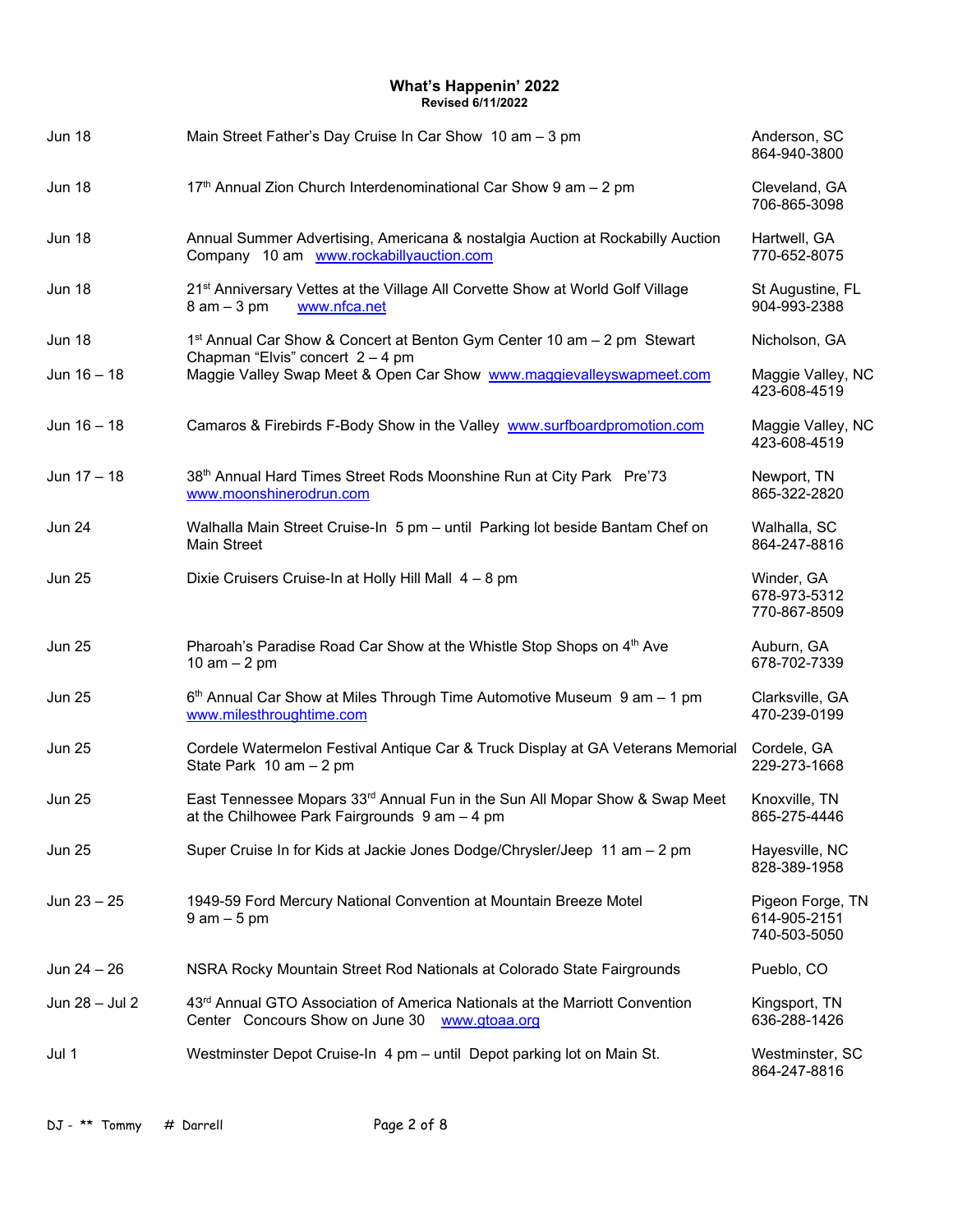| Jul 2         |       |                                                                                                         | Classic Auto Rides Cruise In at Buford High School, 2455 Buford Hwy 4 - 7 pm            | Buford, GA<br>678-524-5638                      |
|---------------|-------|---------------------------------------------------------------------------------------------------------|-----------------------------------------------------------------------------------------|-------------------------------------------------|
| Jul 2         |       | Dresden Drive noon - 4 pm www.georgiacoolcruisers.org                                                   | Red, White & Blue-Haven Benefit Show for the Brookhaven Police Foundation on            | Brookhaven, GA<br>404-732-6842                  |
| Jul 2         |       | 18 <sup>th</sup> Annual July Car Show at Veterans Memorial Park 9 am - 3 pm<br>www.dahlonegacarclub.com |                                                                                         | Dahlonega, GA<br>470-252-5100                   |
| Jul 2         |       | Seneca Cruizin' on Main 4 pm - until Downtown on Main St.                                               |                                                                                         | Seneca, SC<br>864-247-8816                      |
| Jul 2         |       | 25 <sup>th</sup> Annual Veterans Car Show "Firecracker Rod Run" at Soddy Lake<br>$9$ am $-1$ pm         |                                                                                         | Soddy Daisy, TN<br>423-718-2138                 |
| Jul 3         | $***$ | Cruisin with the Street Masters Car Club at Akademia Brewing Company<br>$12:30 - 4:30$ pm               |                                                                                         | Athens, GA<br>706-338-8911                      |
| Jul 4         |       | 27th Annual Hert of Brevard Auto Show on S Broad St Pre'88 Only<br>11 $am - 4 pm$                       |                                                                                         | Brevard, NC<br>828-877-5492<br>828-877-3447     |
| Jul 9         |       |                                                                                                         | Loganville Cruisers Cruise In at Napa Auto Parts on Atlanta Hwy 4 - 8 pm                | Loganville, GA<br>678-847-1668                  |
| Jul 9         |       | $5-8$ pm                                                                                                | Old Friends Car Club Cruisin' at United Community Bank on Jesse Jewell Pkwy             | Gainesville, GA<br>678-316-4325<br>770-361-9722 |
| Jul 9         |       | Salem Cruize-In 5 pm - until Main Street Salem                                                          |                                                                                         | Salem, SC<br>864-247-8816                       |
| <b>Jul 10</b> |       | 2 <sup>nd</sup> Annual Cops N' Cars Car Show at City Hall 11 am - 3 pm                                  |                                                                                         | Roswell, GA<br>770-640-4380                     |
| Jul $8-9$     |       | Nationals at the Wilson County Fairgrounds $8$ am $-5$ pm<br>Must Pre-Register www.gmtruckshow.com      | Southern Kentucky Classics 12 <sup>th</sup> Annual Southeastern All Chevy/GMC Truck     | Lebanon, TN<br>615-581-1007                     |
| Jul $8 - 10$  |       | NSRA Southwest Street Rod Nationals at OKC Fairgrounds                                                  |                                                                                         | Oklahoma City, OK                               |
| <b>Jul 16</b> | $***$ |                                                                                                         | $24th$ Annual Cruise In and Classic Car Show Downtown on the Square 6 – 9 pm            | Elberton, GA<br>706-213-3204                    |
| <b>Jul 16</b> |       | $4 - 7$ pm                                                                                              | American Street Rodders Cruise In at Papa Jack's Country Kitchen on Sparta Way          | Buford, GA<br>770-639-1750                      |
| <b>Jul 16</b> |       | $9$ am $-3$ pm                                                                                          | Ducks 1 <sup>st</sup> Annual Car, Truck & Motorcycle Show at Lumpkin County High School | Dahlonega, GA<br>706-867-5798                   |
| Jul $15 - 16$ |       | Maggie Valley Spring Swap Meet & Open Car Show<br>www.maggievalleyswapmeet.com                          |                                                                                         | Maggie Valley, NC<br>423-608-4519               |
| Jul $15 - 16$ |       | Southern Gas & Petroleum Expo at the Festival Grounds<br>www.surfboardpromotion.com                     |                                                                                         | Maggie Valley, NC<br>423-608-4519               |
| Jul $15 - 16$ |       |                                                                                                         | Moonshine Valley F-100's All Ford Truck Show www.surfboardpromotion.com                 | Maggie Valley, NC<br>423-608-4519               |
| DJ - ** Tommy |       | Page 3 of 8<br># Darrell                                                                                |                                                                                         |                                                 |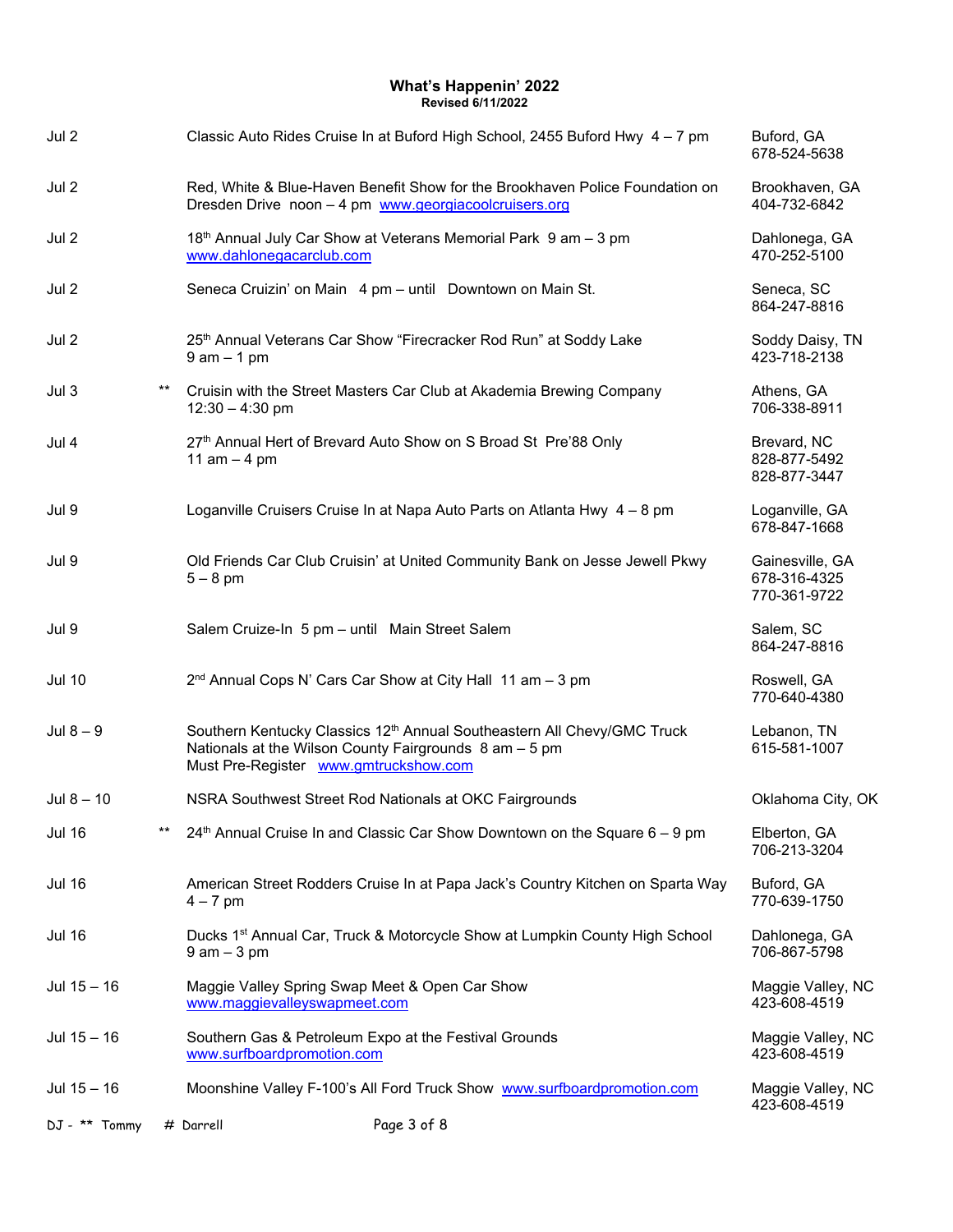| Jul $15 - 16$  |                 | Mustangs in the Valley All Mustang Show www.surfboardpromotion.com                                                                                                                                                                                                              | Maggie Valley, NC<br>423-608-4519                 |
|----------------|-----------------|---------------------------------------------------------------------------------------------------------------------------------------------------------------------------------------------------------------------------------------------------------------------------------|---------------------------------------------------|
| <b>Jul 17</b>  |                 | Street Wipz Mega Show, Auto Show, Racing & Sound Competition at Atlanta Motor<br>Speedway noon - 10 pm                                                                                                                                                                          | Hampton, GA<br>404-567-2128<br>678-521-0716       |
| <b>Jul 22</b>  |                 | Walhalla Main Street Cruise-In 5 pm - until Parking lot beside Bantam Chef on<br><b>Main Street</b>                                                                                                                                                                             | Walhalla, SC<br>864-247-8816                      |
| <b>Jul 23</b>  | $^{\star\star}$ | Meet N Eat Car Show Open to all makes & models 9 am - 3 pm at Auto Metal<br>Direct 3348 Gateway Centre Parkway Free show registration with new unwrapped<br>stuffed animal donation for charity benefitting the Eddy Bear Foundation Spectators<br>free www.autometaldirect.com | Gainesville, GA<br>833-404-4442                   |
| <b>Jul 23</b>  |                 | Dixie Cruisers Cruise-In at Holly Hill Mall 4 - 8 pm                                                                                                                                                                                                                            | Winder, GA<br>678-973-5312<br>770-867-8509        |
| <b>Jul 23</b>  |                 | Pharoah's Paradise Road Car Show at the Whistle Stop Shops on 4th Ave<br>10 am $-$ 2 pm                                                                                                                                                                                         | Auburn, GA<br>678-702-7339                        |
| <b>Jul 23</b>  |                 | Village of Stone Mountain's Summer Open Car Show at Stone Mountain City Hall<br>11 am - 3 pm www.georgiacoolcruisers.org                                                                                                                                                        | Stone Mountain, GA<br>404-732-6842                |
| Jul 22 - 23    |                 | 9 <sup>th</sup> Annual Hillbilly Show & Shine Car & Bike Show at the Festival Grounds<br>10 am - 10 pm www.hillbillyjam.com                                                                                                                                                     | Maggie Valley, NC<br>423-483-4295                 |
| <b>Jul 30</b>  |                 | Torque & Tunes A family event featuring Cars, Trucks, Motorcycles, Music,<br>Shopping and more. Gates open at 10 am www.torqueandtunes.com                                                                                                                                      | Elberton, GA                                      |
| <b>Jul 30</b>  | #               | 16th Annual All Ford Show at Summit Racing 10 am - 3 pm Open to all Ford<br>powered and bodied Mercury, Lincoln, Edsel, Mustang, etc.<br>www.fordowners.org Rain Date - 7/31                                                                                                    | McDonough, GA<br>706-202-6940<br>770-533-2747     |
| Jul 27 - 30    | $^{\star\star}$ | Georgia Mountain Moonshine Cruiz-In at the Dalton Convention Center<br>NEW LOCATION www.gammoonshinecruizin.com                                                                                                                                                                 | Dalton, GA<br>662-587-9572                        |
| Jul $25 - 31$  |                 | 20th Annual & Final Mustang Week at Myrtle Beach Mall www.mustangweek.com                                                                                                                                                                                                       | Myrtle Beach, SC<br>910-894-3592<br>434-250-6490  |
| Jul $28 - 30$  |                 | Smoky Mountain Flywheelers 5 <sup>th</sup> Annual Tractor & Car Show at Sevier County<br>Fairgrounds 8 am - ?                                                                                                                                                                   | Sevierville, TN<br>865-216-1855<br>865-705-7203   |
| Jul 23 - Aug 5 |                 | Vintage Chevrolet Club of America 60 <sup>th</sup> Anniversary Meet www.vcca.org                                                                                                                                                                                                | Bowling Green, KY<br>330-492-7215<br>269-217-1253 |
| Aug 5          |                 | Westminster Depot Cruise-In 4 pm - until Depot parking lot on Main St.                                                                                                                                                                                                          | Westminster, SC<br>864-247-8816                   |
| Aug 6          |                 | Classic Auto Rides Cruise In at Buford High School, 2455 Buford Hwy 4 - 7 pm                                                                                                                                                                                                    | Buford, GA<br>678-524-5638                        |
|                |                 |                                                                                                                                                                                                                                                                                 |                                                   |

DJ - \*\* Tommy # Darrell Page 4 of 8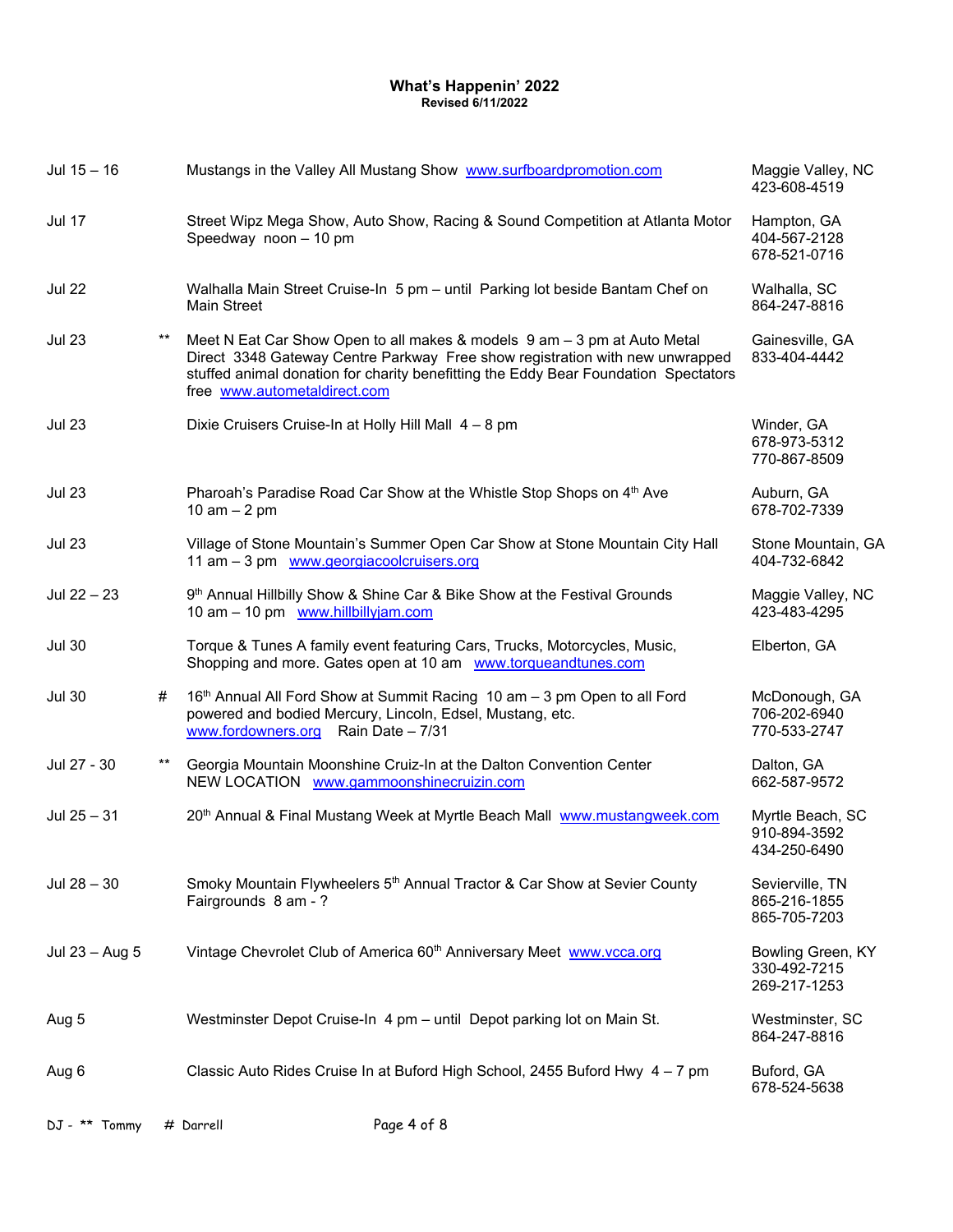| Aug 6          | Pickin' in the Park Cruise In on Main Street $3 - 9$ pm                                               | Clermont, GA<br>770-318-6709                    |
|----------------|-------------------------------------------------------------------------------------------------------|-------------------------------------------------|
| Aug 6          | 10th Annual Time 2 Shine Car, Truck & Bike Show at the Northwest GA fairgrounds<br>$8$ am $-5$ pm     | Dalton, GA<br>678-899-7999                      |
| Aug 6          | Seneca Cruizin' on Main 4 pm - until Downtown on Main St.                                             | Seneca, SC<br>864-247-8816                      |
| $***$<br>Aug 7 | Cruisin with the Street Masters Car Club at Akademia Brewing Company<br>$12:30 - 4:30$ pm             | Athens, GA<br>706-338-8911                      |
| Aug $4-7$      | NSRA Street Rod Nationals at Kentucky Exposition Center<br>www.nsra-usa.com                           | Louisville, KY<br>901-452-4030                  |
| Aug 13         | Loganville Cruisers Cruise In at Napa Auto Parts on Atlanta Hwy 4 - 8 pm                              | Loganville, GA<br>678-847-1668                  |
| Aug 13         | Old Friends Car Club Cruisin' at United Community Bank on Jesse Jewell Pkwy<br>$5-8$ pm               | Gainesville, GA<br>678-316-4325<br>770-361-9722 |
| Aug 13         | Carter Hill Church Car Show 361 Punkin Junction Road 11 am - 3 pm<br>www.georgiacoolcruisers.org      | Bethlehem, GA<br>404-732-6842                   |
| Aug 13         | Salem Cruize-In 5 pm - until Main Street Salem                                                        | Salem, SC<br>864-247-8816                       |
| Aug 13         | Customer Appreciation Day Cruise In at Jackie Jones Dodge/Chrysler/Jeep<br>$5 - 7$ pm                 | Hayesville, NC<br>828-389-1958                  |
| Aug $12 - 14$  | 7 <sup>th</sup> Annual "The Sparks Show" at Sevier County Fairgrounds                                 | Sevierville, TN<br>865-919-0097                 |
| Aug 20         | Braselton Bash at YearOne time TBD                                                                    | Braselton, GA<br>800-932-7663                   |
| Aug 20         | 7 <sup>th</sup> Annual NK Woody Memorial Car & Bike Show at Statham American Legion<br>$9$ am $-2$ pm | Statham, GA<br>67-878-9540<br>404-406-4914      |
| Aug 20         | American Street Rodders Cruise In at Papa Jack's Country Kitchen on Sparta Way<br>$4 - 7$ pm          | Buford, GA<br>770-639-1750                      |
| Aug 26         | Walhalla Main Street Cruise-In 5 pm - until Parking lot beside Bantam Chef on<br>Main Street          | Walhalla, SC<br>864-247-8816                    |
| Aug 27         | 5 <sup>th</sup> Annual Car Show at City Electric Supply 10 am - 2 pm                                  | Gainesville, GA<br>678-283-6188                 |
| Aug 27         | Dixie Cruisers Cruise-In at Holly Hill Mall 4 - 8 pm                                                  | Winder, GA<br>678-973-5312<br>770-867-8509      |
| Aug $26 - 28$  | 47th Annual Frog Follies                                                                              | Evansville, IN<br>812-428-FROG                  |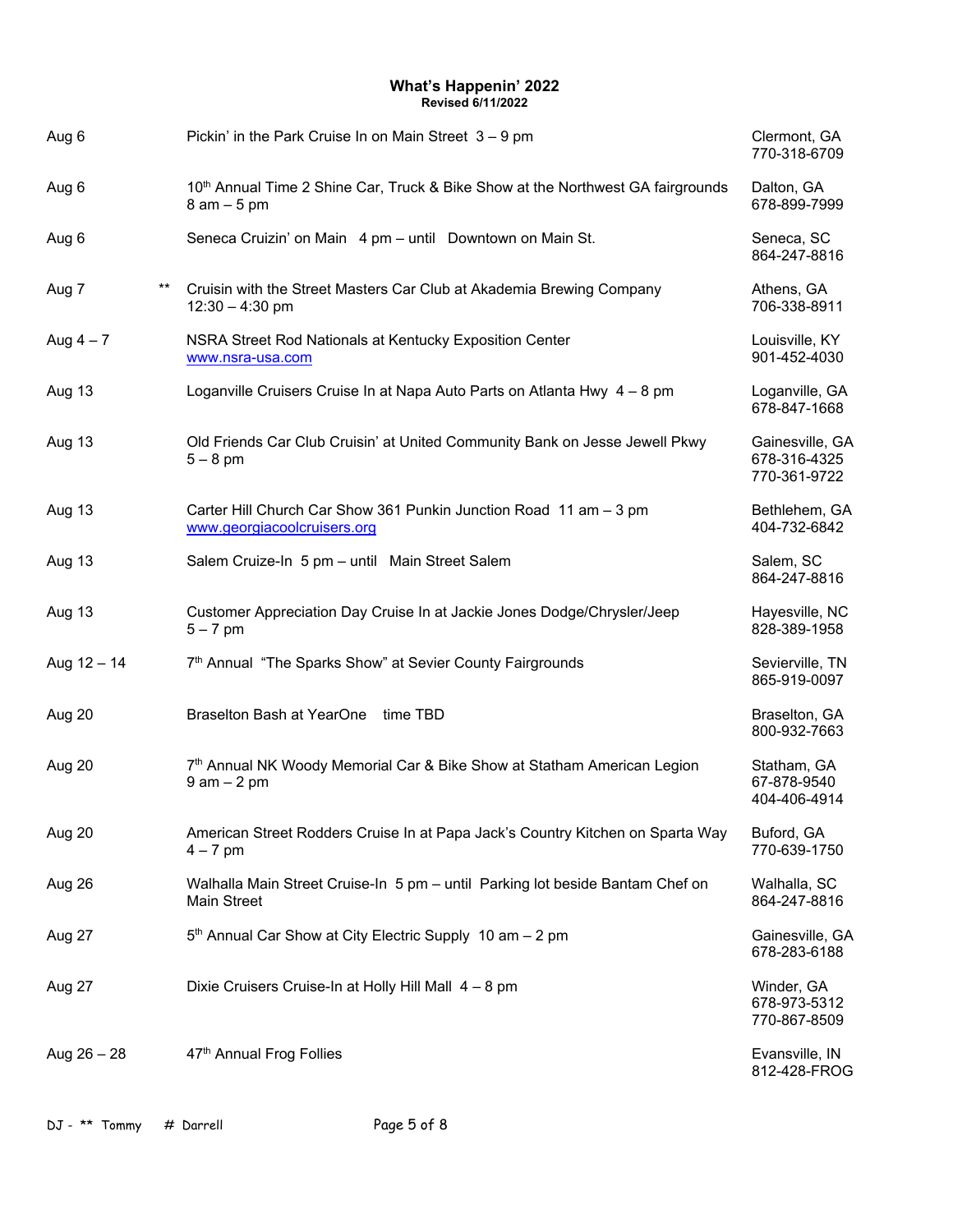| Sep 2           |                 | Westminster Depot Cruise-In 4 pm - until Depot parking lot on Main St.                                                           | Westminster, SC<br>864-247-8816                  |
|-----------------|-----------------|----------------------------------------------------------------------------------------------------------------------------------|--------------------------------------------------|
| Sep 3           |                 | Classic Auto Rides Cruise In at Buford High School, 2455 Buford Hwy 4 - 7 pm                                                     | Buford, GA<br>678-524-5638                       |
| Sep 3           |                 | Seneca Cruizin' on Main 4 pm - until Downtown on Main St.                                                                        | Seneca, SC<br>864-247-8816                       |
| Sep 10          |                 | 16th Annual Car Show & Chili Cook Off benefiting Children's Center for Hope &                                                    | Flowery Branch, GA                               |
| Sep 10          | $***$           | Healing Downtown $9$ am $-3$ pm<br>Cruise In On the Square with Memory Lane Cruisers 4:30 - 8 pm<br>www.memorylanecruisersga.com | Washington, GA                                   |
| Sep 10          |                 | Loganville Cruisers Cruise In at Napa Auto Parts on Atlanta Hwy 4 - 8 pm                                                         | Loganville, GA<br>678-847-1668                   |
| Sep 10          |                 | Old Friends Car Club Cruisin' at United Community Bank on Jesse Jewell Pkwy<br>$5 - 8$ pm                                        | Gainesville, GA<br>678-316-4325<br>770-361-9722  |
| Sep 10          |                 | Salem Cruize-In 5 pm - until Main Street Salem                                                                                   | Salem, SC<br>864-247-8816                        |
| $Sep 9 - 10$    |                 | Shades of the Past #39 Hot Rod Roundup                                                                                           | Pigeon Forge, TN                                 |
| Sep 17          | $***$           | Braselton Bash Chip Foose Edition at YearOne time TBD                                                                            | Braselton, GA<br>800-932-7663                    |
| Sep 17          |                 | American Street Rodders Cruise In at Papa Jack's Country Kitchen on Sparta Way<br>$4 - 7$ pm                                     | Buford, GA<br>770-639-1750                       |
| Sep 16 - 18     |                 | Fall Rod Run at the LeConte Center www.rodrun-pigeonforge.com                                                                    | Pigeon Forge, TN                                 |
| Sep 16 - 18     |                 | NSRA Street Rod Nationals North at Kalamazoo County Expo Center and<br>Fairgrounds                                               | Kalamazoo, MI                                    |
| Sep 23          |                 | Walhalla Main Street Cruise-In 5 pm - until Parking lot beside Bantam Chef on<br><b>Main Street</b>                              | Walhalla, SC<br>864-247-8816                     |
| Sep 24          |                 | 2 <sup>nd</sup> Annual Cruisin' for a Cause Car Show at Buford High School 9 am - 3 pm                                           | Buford, GA<br>678-524-5638                       |
| Sep 24          |                 | Dixie Cruisers Cruise-In at Holly Hill Mall 4 - 8 pm                                                                             | Winder, GA<br>678-973-5312<br>770-867-8509       |
| Sep 25          | $^{\star\star}$ | 11 <sup>th</sup> Annual Firefly Cruise In on the Courthouse Square 1 - 5 pm                                                      | Lexington, GA<br>706-743-3113                    |
| $Sep 23 - 25$   |                 | NSRA Northeast Street Rod Nationals at Champlain Valley Exposition                                                               | Burlington, VT                                   |
| Oct 1           |                 | TJ & Friends Benefit Car Show at City Park 10 am - 2 pm                                                                          | Danielsville, GA<br>706-783-5610<br>706-202-8530 |
| Oct 1           |                 | Seneca Cruizin' on Main 4 pm - until Downtown on Main St.                                                                        | Seneca, SC<br>864-247-8816                       |
| $DJ - ** Tommy$ |                 | Page 6 of 8<br># Darrell                                                                                                         |                                                  |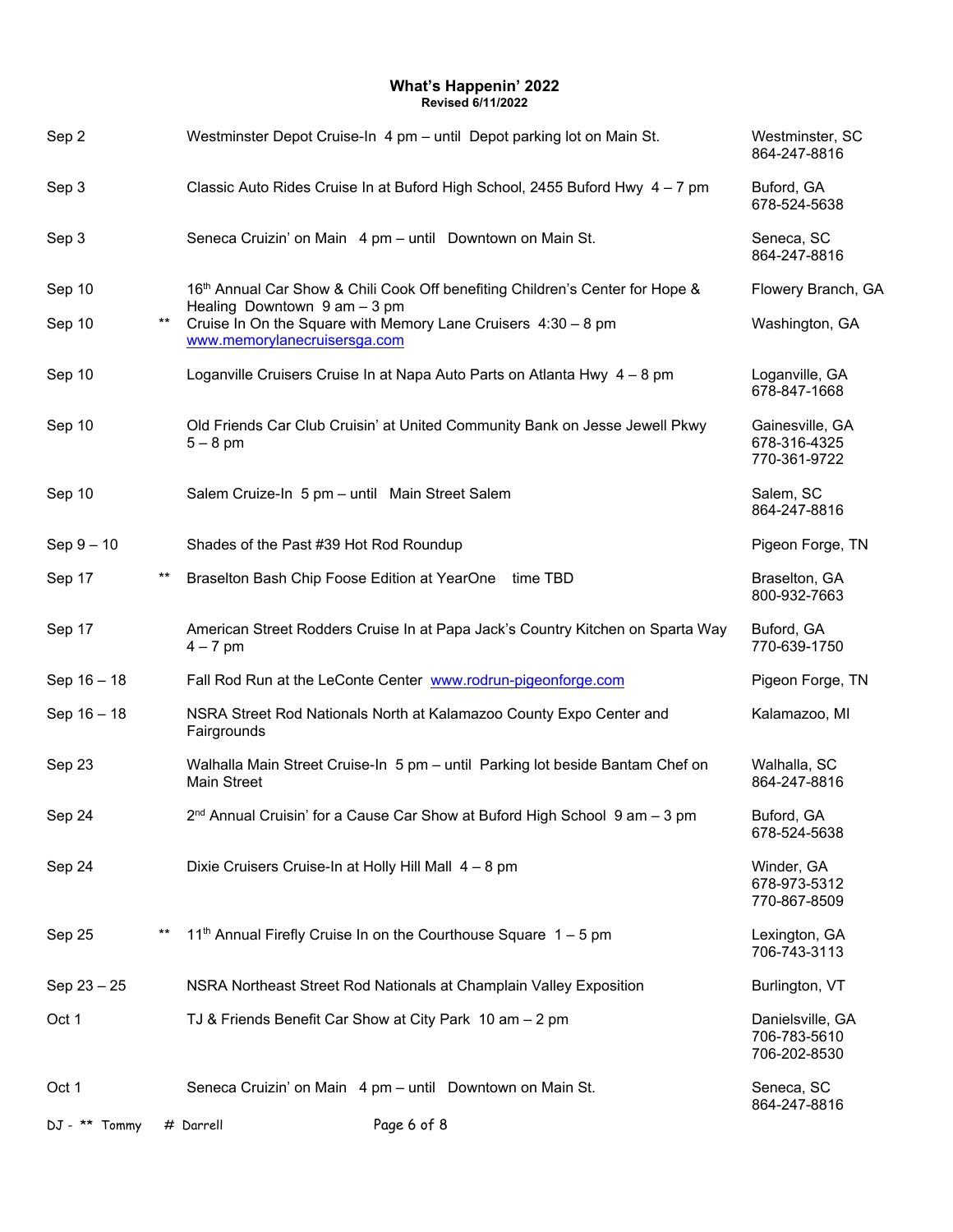| Oct 7            |                 | Westminster Depot Cruise-In 4 pm - until Depot parking lot on Main St.                                                                                                                                                                                                          | Westminster, SC<br>864-247-8816                 |
|------------------|-----------------|---------------------------------------------------------------------------------------------------------------------------------------------------------------------------------------------------------------------------------------------------------------------------------|-------------------------------------------------|
| Oct 8            |                 | Loganville Cruisers Cruise In at Napa Auto Parts on Atlanta Hwy 1 - 5 pm                                                                                                                                                                                                        | Loganville, GA<br>678-847-1668                  |
| Oct 8            |                 | Old Friends Car Club Cruisin' at United Community Bank on Jesse Jewell Pkwy<br>$5-8$ pm                                                                                                                                                                                         | Gainesville, GA<br>678-316-4325<br>770-361-9722 |
| Oct 9            | $***$           | Cruisin with the Street Masters Car Club at Akademia Brewing Company<br>$12:30 - 4:30$ pm                                                                                                                                                                                       | Athens, GA<br>706-338-8911                      |
| Oct $2-9$        |                 | <b>Cruisin The Coast</b>                                                                                                                                                                                                                                                        | Gulfport, MS<br>228-385-3847                    |
| Oct 15           | $***$           | Meet N Eat Car Show Open to all makes & models 9 am - 3 pm at Auto Metal<br>Direct 3348 Gateway Centre Parkway Free show registration with new unwrapped<br>stuffed animal donation for charity benefitting the Eddy Bear Foundation Spectators<br>free www.autometaldirect.com | Gainesville, GA<br>833-404-4442                 |
| Oct 15           |                 | American Street Rodders Year End Car Show at Papa Jack's Country Kitchen on<br>Sparta Way                                                                                                                                                                                       | Buford, GA<br>770-639-1750                      |
| Oct 22           |                 | Dixie Cruisers Cruise-In at Holly Hill Mall 4 - 8 pm                                                                                                                                                                                                                            | Winder, GA<br>678-973-5312<br>770-867-8509      |
| Oct 28           |                 | Walhalla Main Street Cruise-In 5 pm - until Parking lot beside Bantam Chef on<br><b>Main Street</b>                                                                                                                                                                             | Walhalla, SC<br>864-247-8816                    |
| Nov <sub>6</sub> | $^{\star\star}$ | 18th Annual Mack Evans and Allen Carter Memorial Cruise In at Akademia Brewing<br>Company $11$ am $-4:30$ pm                                                                                                                                                                    | Athens, GA<br>706-338-8911                      |
| Nov 12           |                 | Loganville Cruisers Cruise In at Napa Auto Parts on Atlanta Hwy 1 - 5 pm                                                                                                                                                                                                        | Loganville, GA<br>678-847-1668                  |
| Nov 19           |                 | Braselton Bash at YearOne time TBD                                                                                                                                                                                                                                              | Braselton, GA<br>800-932-7663                   |
| Nov $24 - 27$    |                 | Daytona Turkey Rod Run at Daytona Speedway                                                                                                                                                                                                                                      | Daytona, FL                                     |
| Dec $2-4$        |                 | NSRA Southeast Street Rod Nationals at Florida State Fairgrounds                                                                                                                                                                                                                | Tampa, FL                                       |

# 2023

| Apr $13 - 15$ | Spring Rod Run at the LeConte Center www.rodrun-pigeonforge.com                                      | Pigeon Forge, TN |
|---------------|------------------------------------------------------------------------------------------------------|------------------|
| Jun $2-4$     | Pontiacs in Pigeon Forge Car Show & Swap Meet at the LeConte Center<br>www.pontiacsinpigeonforge.com | Pigeon Forge, TN |

DJ - \*\* Tommy # Darrell Page 7 of 8